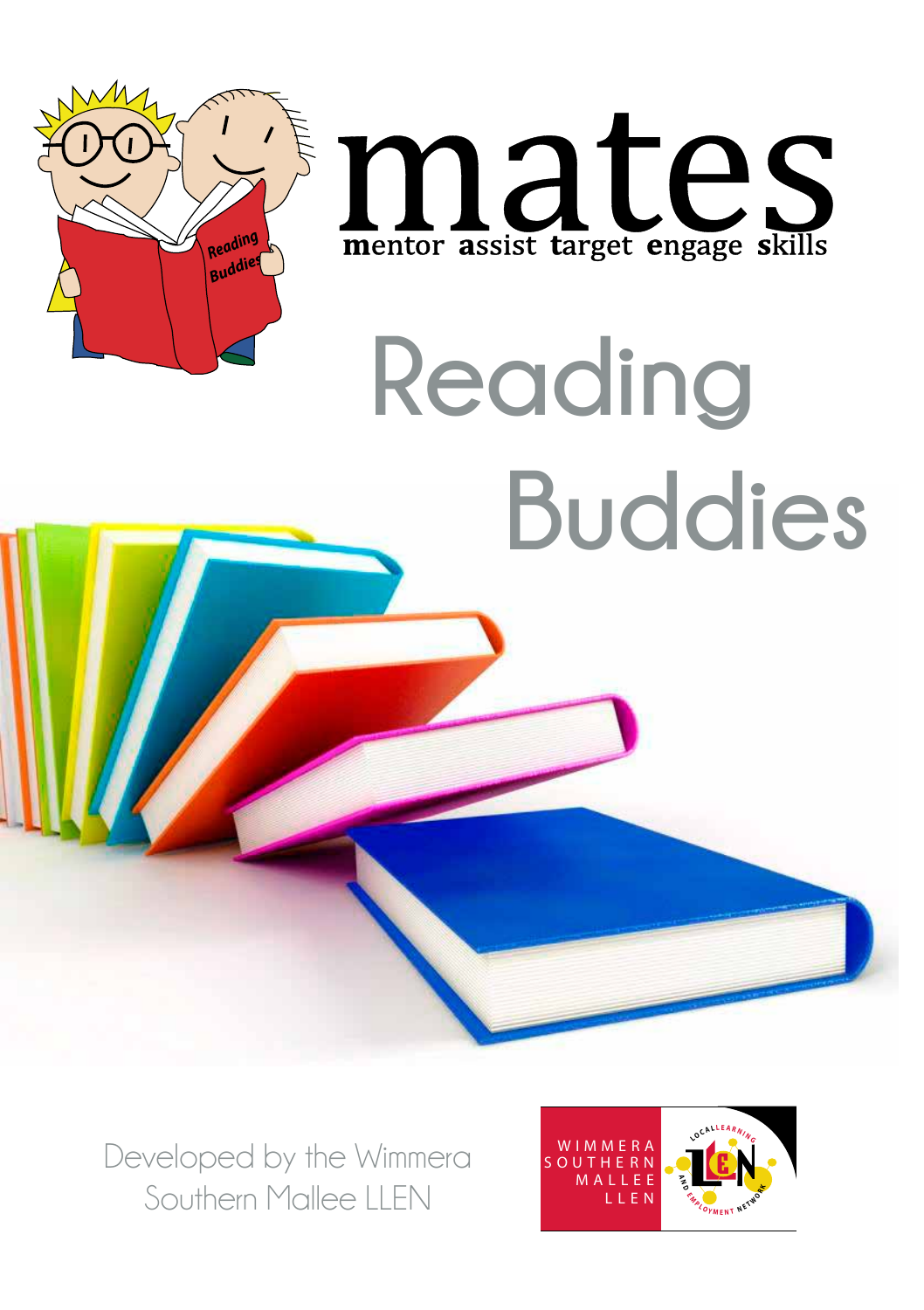## **Overview**

## What is MATES Reading Buddies?

Reading Buddies is a program that provides volunteer adults to listen to students from Prep to Grade 6 read at the child's school. Volunteers listen to children read one-on-one on a regular basis. Depending on the age of the children, volunteers may listen to anything from 5-10 students within a 45-60 minute time slot.

## Why do we need reading buddies?

The Wimmera Southern Mallee LLEN recognises the important role that literacy plays in a young person's education. We understand that if a young person struggles to master basic reading skills, they are at a much greater risk of disengaging from school when they reach secondary college.

The MATES Reading Buddies program has been developed to support students and primary schools in the Wimmera Southern Mallee region.

### How do schools get involved?

If a school wants to implement MATES Reading Buddies the process is simple. The LLEN will source and recruit volunteers from your town or area with a passion for reading and helping young people.

These volunteers then dedicate a small amount of time out of their week to come into a local primary school and listen to a young person read. Their role is to simply listen, encourage, praise and assist children's literacy by providing them with an extra opportunity to read with an adult. Volunteers can come in for one day a week or five days a week, it's up to them, but we do encourage that they commit for at least the length of the school term.

We provide all volunteers with a short induction which includes tips and strategies for reading with a young person and covers basic issues of confidentiality. We can also assist volunteers with getting a Working with Children's Check if required by the school.

It is up to the school to determine when volunteers read with students. Some schools do all reading and literacy in the morning so volunteers come for 45-60 minutes in the morning. Other schools are happy for volunteers to come whenever they are able. Ideally if the school has a set time it can assist with making organisation of volunteers, staff and students a bit simpler. Once the school is ready and volunteers are ready then the program can begin.

### How much does it cost?

Reading Buddies is cost free, easy to implement and has the added bonus of being a great opportunity for local communities to connect in with their local primary school.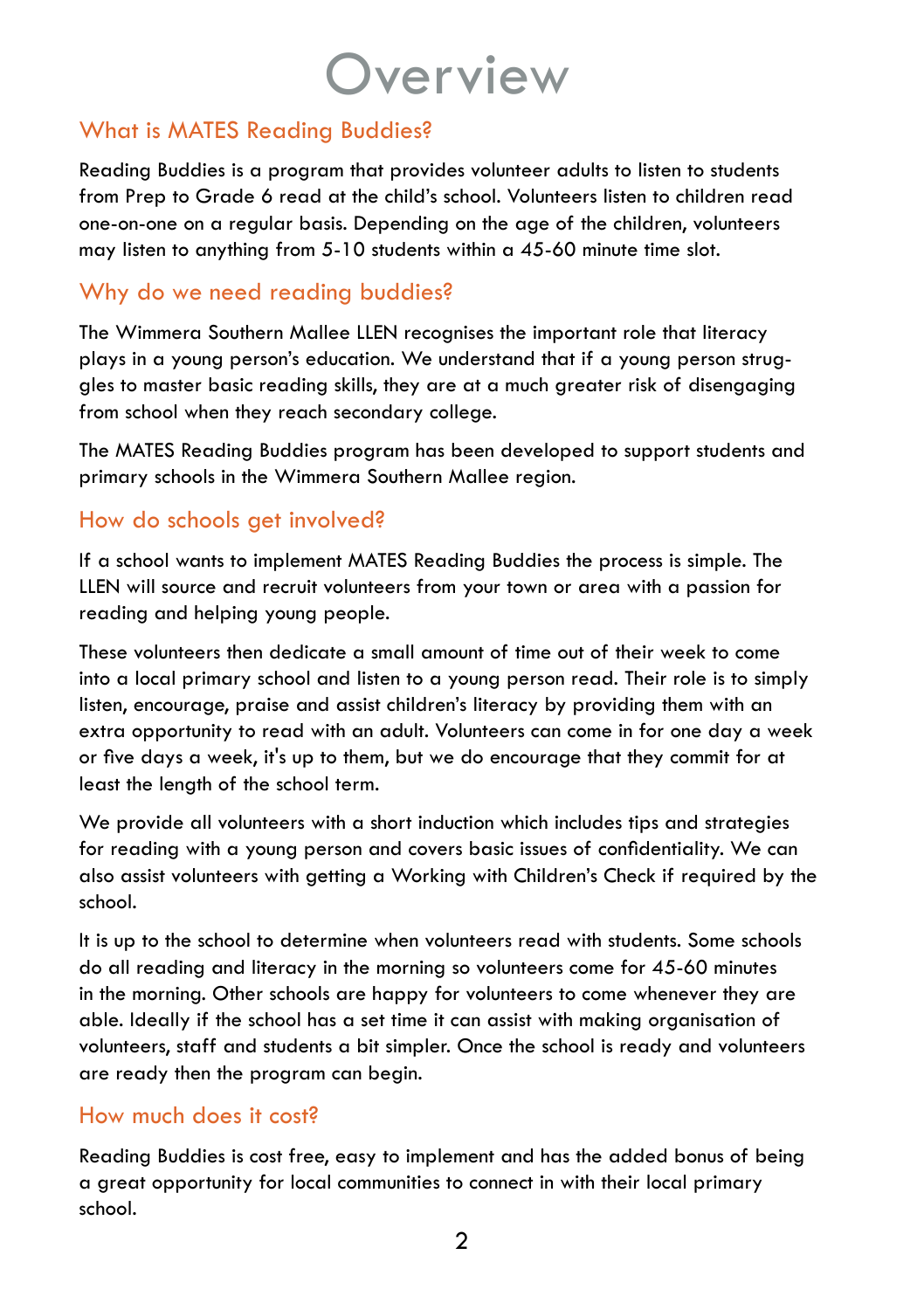## Who can be a reading buddy?

Anyone can be a reading buddy. Age is no barrier. We encourage secondary college students to be reading buddies as part of school volunteering programs and also tertiary students who may use Reading Buddies as part of their studies in teaching or child care. We welcome retirees, stay at home parents, working professionals and anybody who loves and values reading.

### What training is provided?

The LLEN provides a brief one hour induction that covers some of the basic tips and strategies for reading with a young person that can be found in this booklet. It also covers some issues of confidentiality and contact details for volunteers wanting further support. The LLEN can also assist with the application for a Working with Children check.

#### What time commitment is expected?

Most schools run Reading Buddies five days a week. Generally a session of listening to students will last for approximately 45 minutes to1 hour. Volunteers can come in for one morning a week or up to five mornings a week but a regular commitment is required. We also require that within reasonable circumstances the volunteer would commit for at least the entire length of a school term.

#### At which schools can I volunteer?

We want reading buddies in every primary school and P12 college in the Wimmera! If you live in a town where Reading Buddies is not running then we will do our best to make it happen in your local primary school.

#### How to volunteer

For further details please contact Wimmera Southern Mallee LLEN 03 5381 0122 info@llen.com.au http://www.llen.com.au/reading-buddies

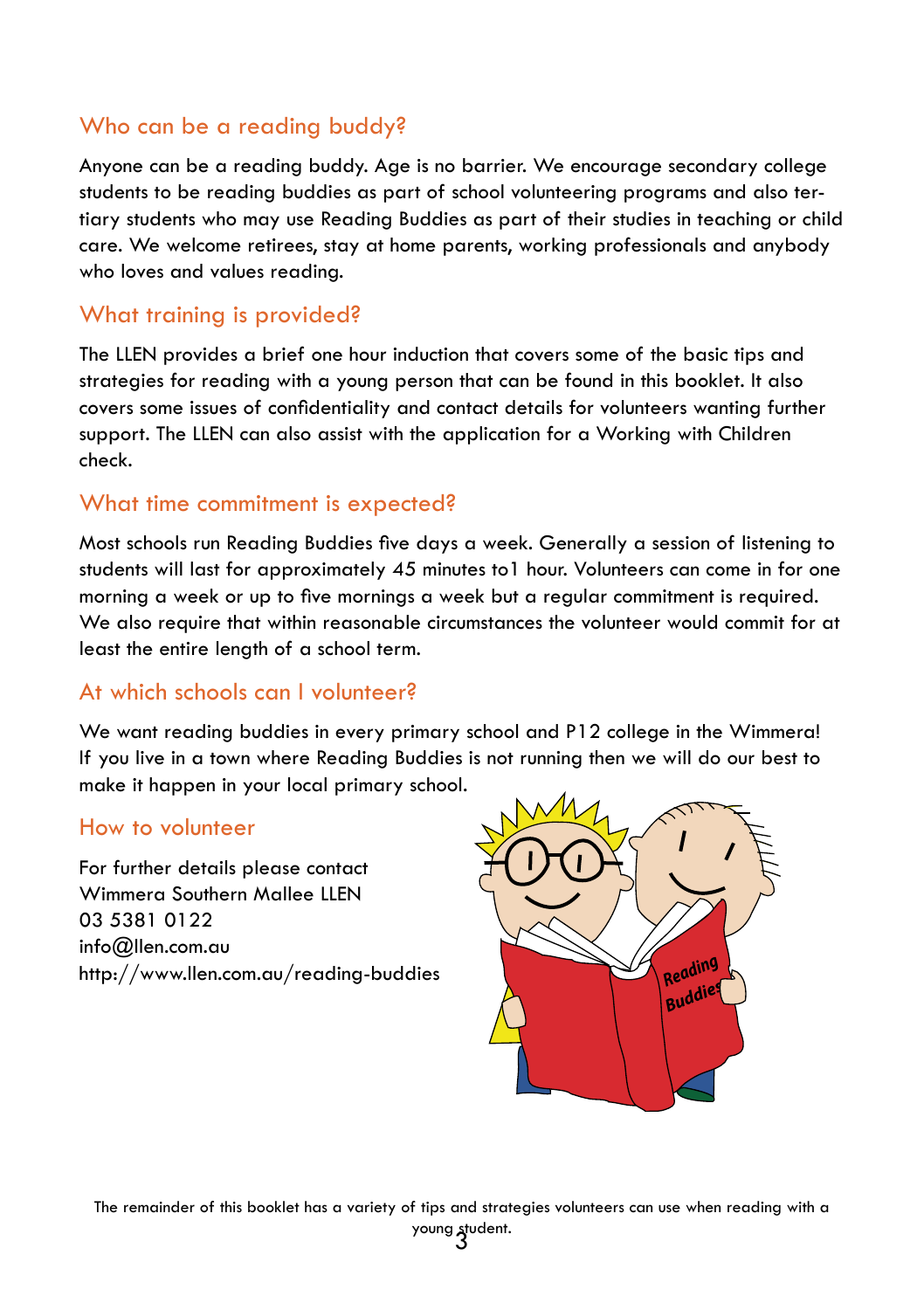## WHAT I IF TOLD YOU



## You read the top line WRONG!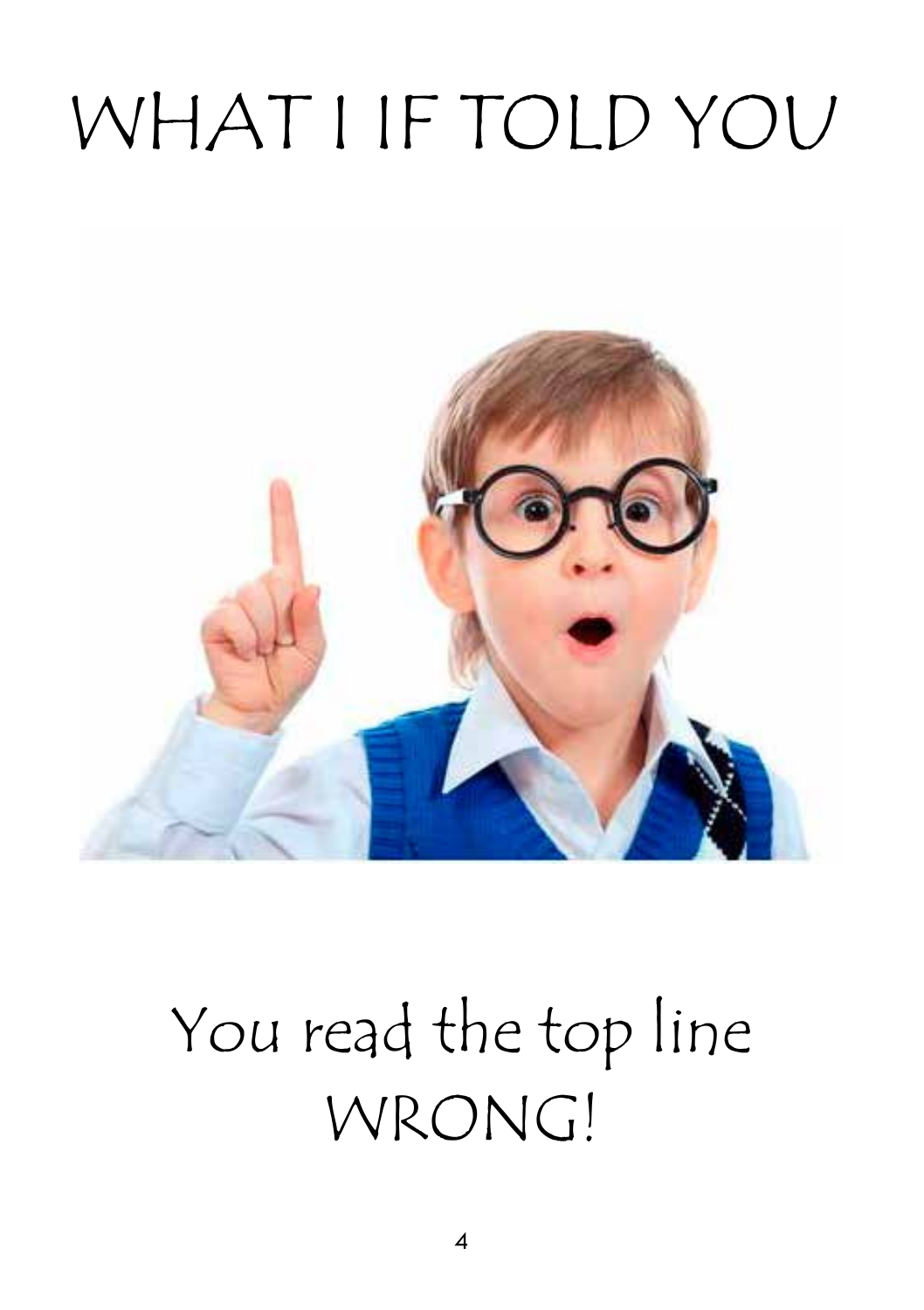## **Making Mistakes**

Reading is essentially about the student deriving meaning from the text. It is not just about understanding the sound and shape of letters but how they go together to form a meaningful word or sentence.

Therefore it is very important to deal with mistakes correctly.

## **Getting stuck**

If the student gets stuck, count to 10 before intervening. This is where the Pause, Prompt and Praise method should be used. (See page 6 for more details). If the student looks to you for help, keep looking at the book.



## **When a mistake makes sense**



Like the illustration provided, sometimes a student may make an error that still makes sense—in this case reading 'road' instead of 'street'. The error does not impact on the meaning of the story and, therefore, for the sake of the student's flow and confidence, it is best to let them keep reading.

**Only help the student if they can't keep reading, or if they've lost the meaning and their reading is not making sense.**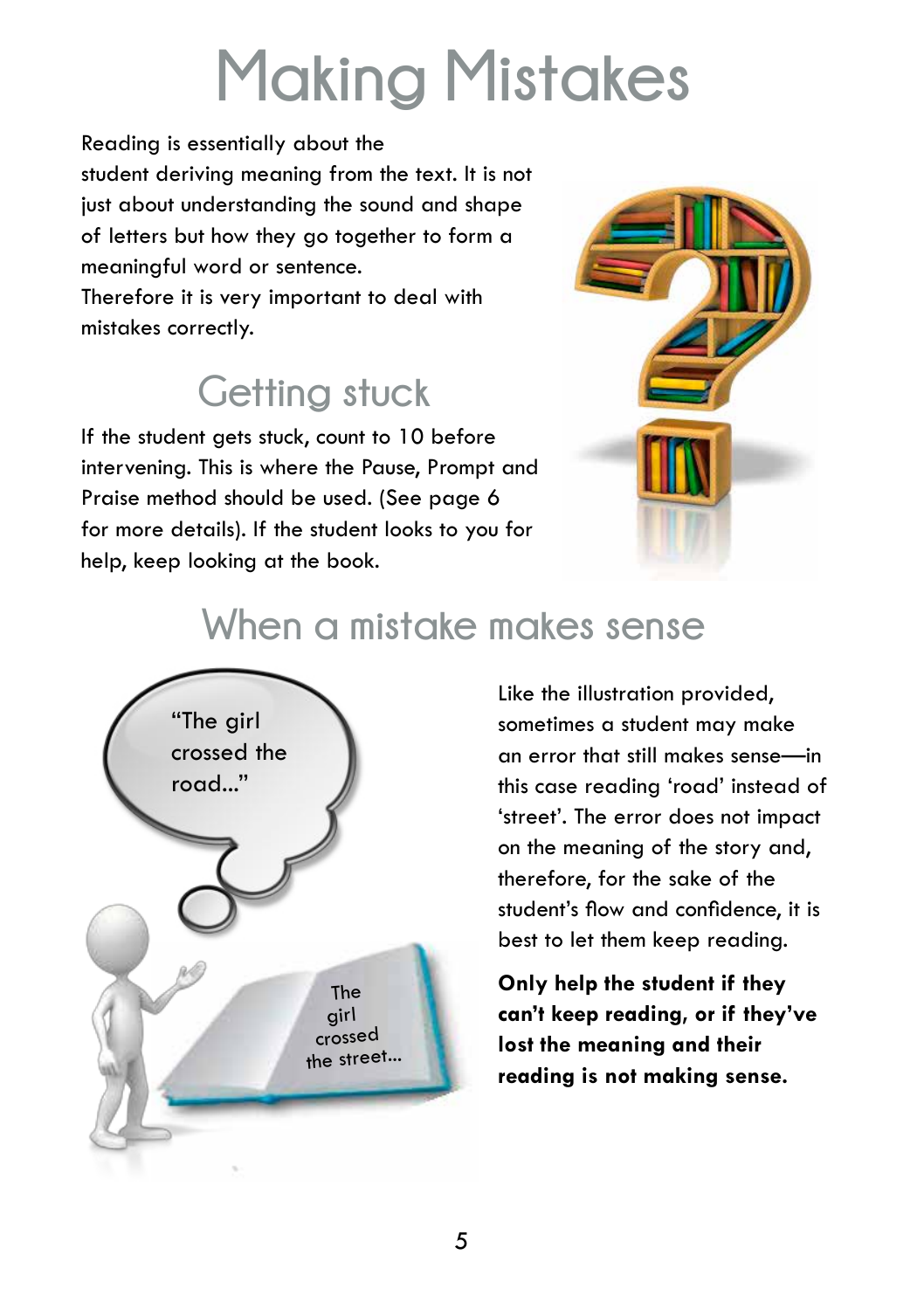## **Pause, Prompt... Praise**

## **At a glance**

You may have already heard of Pause, Prompt, Praise or the 3Ps as it is sometimes called.

These three catchy words describe a simple technique that, used well, will support the student to practise his/her reading and to develop more reading confidence. The principle of Pausing - then Prompting - and then Praising is very useful to remember and apply anytime the student is reading aloud to you.

When the student encounters words that are difficult for them to read, the 3Ps technique will allow him/her the opportunity to have another go, self-correct, or if needed, find out (be told) what the problem word is.

## **Introduction**

Two important things to remember from the outset when using the 3Ps:

- The goal of reading is to understand or make sense of what is read, so always keep this in mind when you are prompting and praising the student.
- Try to ensure that you are relaxed, interested and supportive, which in turn, will help the student feel OK when they make mistakes or just can't work out a word and need help to be told what it is.

This technique works best when the student is reading a text that is well matched to their reading level. Before reading, make sure that you are both comfortable and can clearly see the text that the student is

## Pause...

Once the student starts reading aloud carefully follow the text as they read. If (or when) the student comes to a word they don't know try not to jump in straight away with the correct word. Wait and give the student time to work out the word.

In the first instance 'pausing' creates an opportunity for the student to try and self-correct or work out the word for him/herself.

## Prompt...

If the student successfully supplies the word that they stumbled over, it's a good idea to suggest that they go back to the start of the sentence (to recapture the meaning) before reading on.

If they can not independently work out the word then some prompts may be needed. Say things like:

- *• Try reading on for a sentence or two, miss out the difficult word, and see if that helps you.*
- *• Look at the sound the word starts with. Does that help?*
- *• Look at the pictures and see if they give you a clue.*
- *• Go back to the beginning and re-read it and see if that helps.*

If prompts like these do not work then this is the point you simply tell the student the word. After a short time 'prompting' say:

*'Would you like me to help you?' or 'How about I tell you the word?'*

## Praise...

The easiest and most important part is praising the student whenever you feel it appropriate during the reading process.

As well as praising their effort it is good to be specific in your encouragement. For example you might say:

- *• Well done, I thought it was brilliant the way that you went back, re-read the sentence from the beginning and worked out the word you were having trouble with.*
- *• That was great reading today, I know I had to tell you*
- *• a few words but you also worked out some pretty tricky ones for yourself. Well done!*
- *• You have been practising haven't you? You are getting better and better all the time.*

You can never praise too much, but the more specific it is to the actual achievements and progress of the student, the more likely it is to be meaningful for them.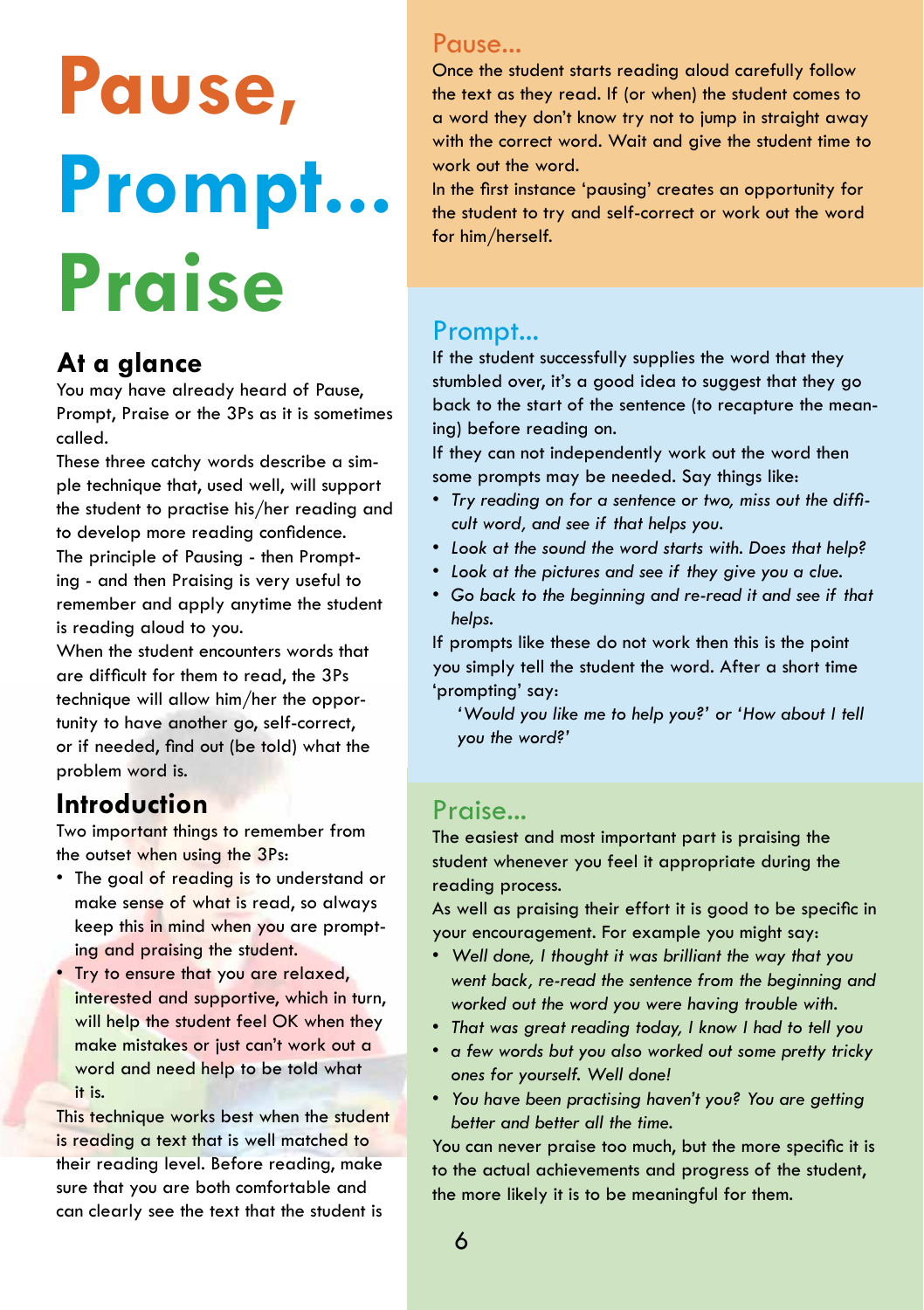## The Five Finger Rule

It is counter-productive for a student to be reading a book that is beyond their ability. Constant mistakes can shake their confidence.

The following is a useful tool for helping determine if the book they are reading is too hard. As you read along or listen you can quietly count errors in your head and, if their are too many, then suggesting a book change is a good idea.



## The Five Finger Rule

Find a 'just right' book with the Five Finger Rule!



Choose a book and read the first page or two



Put one finger up for every word you don't know



If five of your fingers go up while reading, chose another book



If only two, or three fingers go up, you've found a 'just right' book.

#### Happy Reading